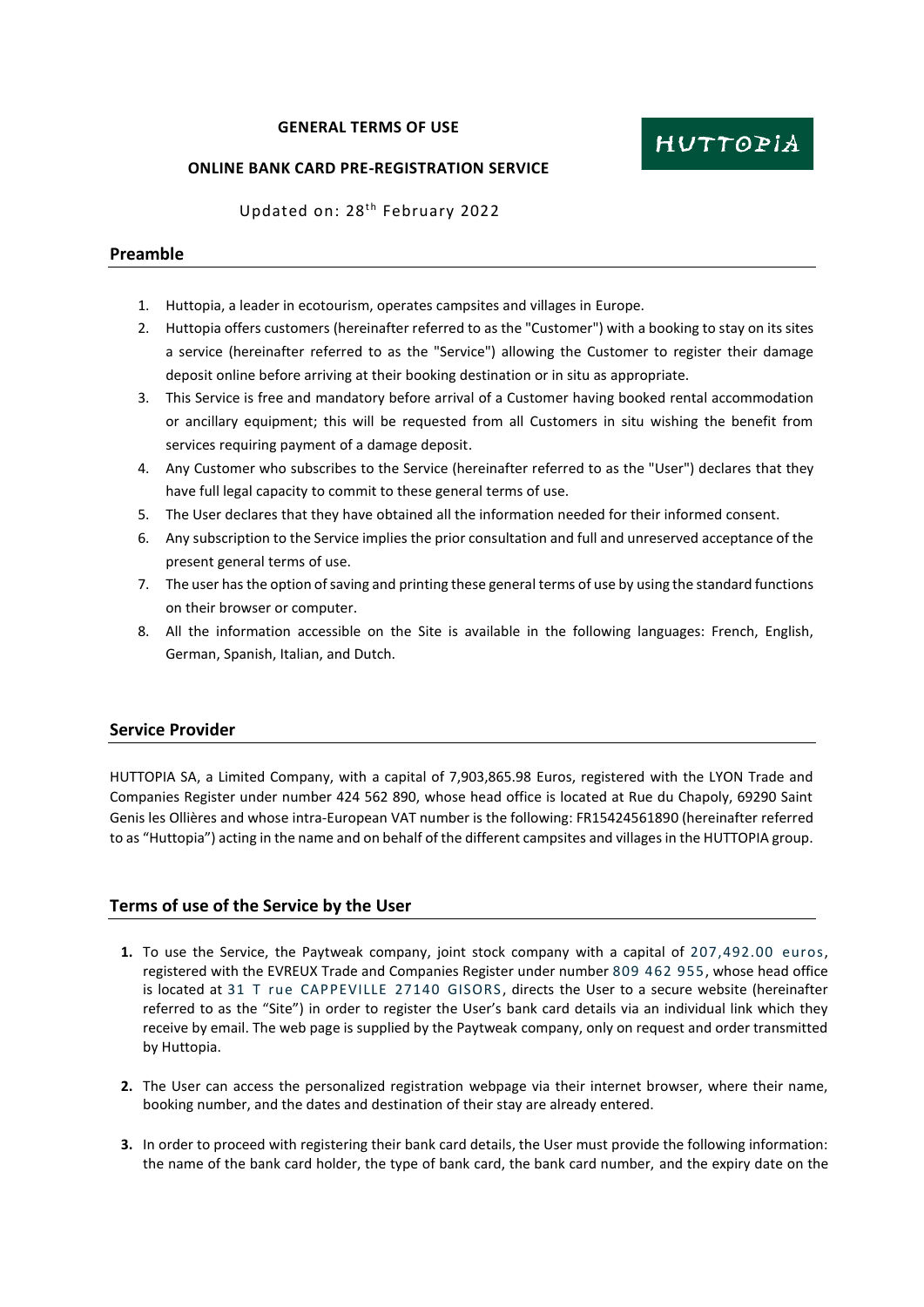card as well as the card's security code. Identification via 3DSecure may be requested depending on the User's bank.

- **4.** The User must provide a bank card which does not expire before the end of their stay. Only Mastercard, debit cards and Visa are accepted.
- **5.** The entire bank card registering process is protected and secured by the company Ingenico with an SSL security certificate. Bank details are stored by the company Ingenico, a provider of bank card registering and direct debit technology. The User is free at any time to consult the privacy policy in place by the Ingenico service regarding the storage and security of their bank details at the following link: [www.ingenico.com/fr/politique-de-confidentialité.](http://www.ingenico.com/fr/politique-de-confidentialité)
- **6.** The user declares that they have been informed about the use Huttopia makes of their bank card details and expressly consents thereto.

## **Description of the Service made available to the User**

"Pre-registration" online means that Users are exempt from paying damage deposits for their rental accommodation at the time of arriving at the accommodation, or when renting accessories (barbecue, refrigerator, or baby kit etc.) or bicycles during the stay.

Pre-registration also allows Users to receive payment at the end of their stay for a number of products or services purchased on site during the stay: purchases made at the grocery store or store, restaurant or bar purchases, rental of material or bicycles, bookings made for activities or ticket reservations.

#### **Regarding rental accommodation:**

- **1.** As soon as the User takes possession of their rental accommodation, they must notify a receptionist of any missing, damaged or malfunctioning equipment in the rental accommodation made available to them. Otherwise, the condition of the rental accommodation shall be considered correct and accepted as is by the User.
- **2.** On departure, Users who have not taken out the end-of-stay cleaning service must leave their rental accommodation in the same state of cleanliness in which they found it. Their rental accommodation shall be checked after the User's departure within a period of 8 days maximum, unless the User expressly requests for it to be checked in their presence, for which they need to make an appointment at reception by the day before their departure at the latest.
- **3.** At the end of their stay, if the rental accommodation is not returned in a perfect state of cleanliness, Huttopia may use the User's bank card details for payment of all extra cleaning costs (i.e. €90) within 8 days following the User's departure from the site.
- **4.** In the event of any damage being observed, Huttopia may use the bank details of the User to repay costs resulting from said damages up to a limit of €200. If the damage observed exceeds this amount, Huttopia reserves the right to levy the corresponding costs so as to repair the damage undergone.
- **5.** In the event of losing keys to the accommodation, Huttopia may use the bank details of the User to debit key replacement costs amounting to €10.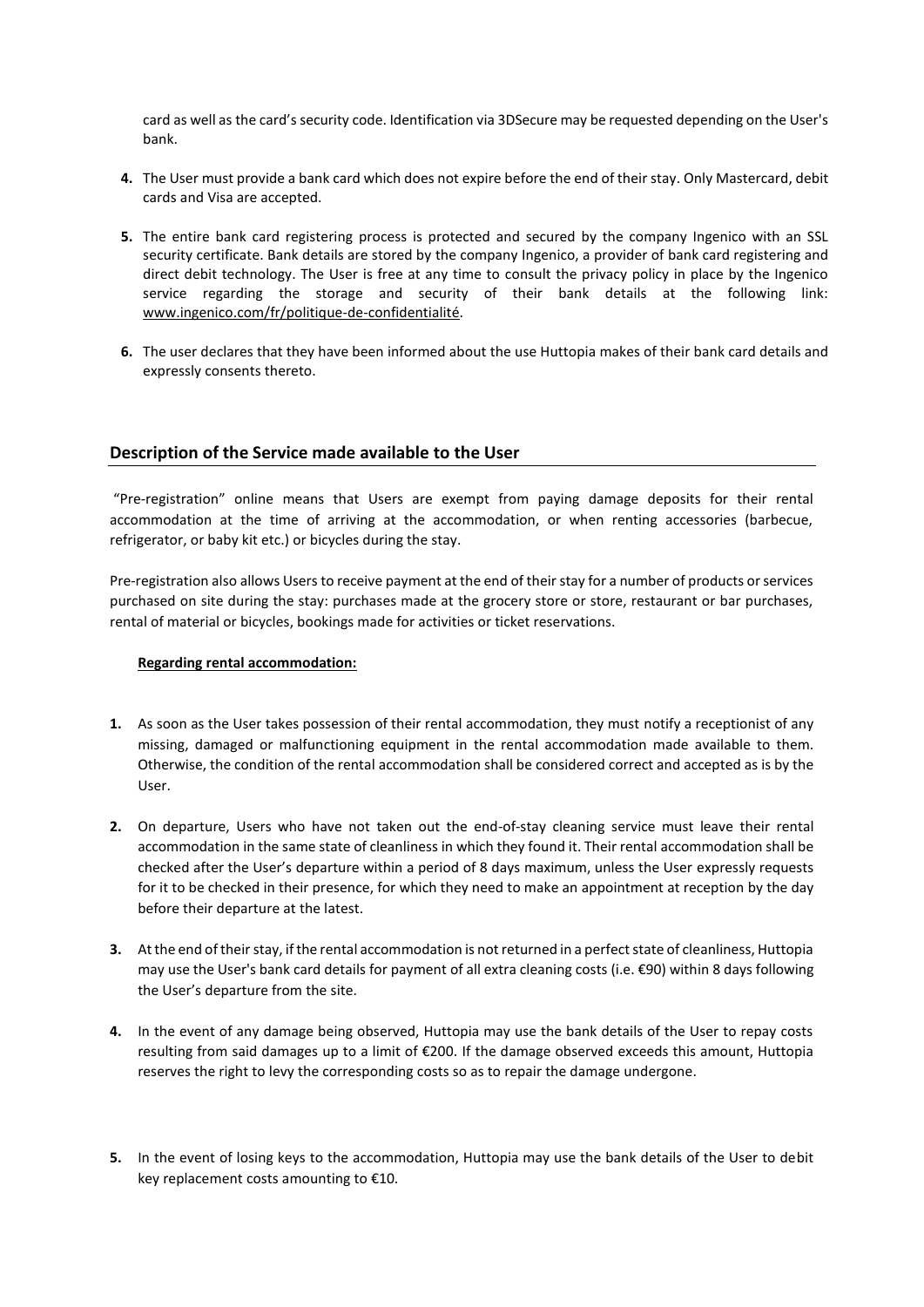**6.** In the event of debiting extra cleaning costs, key replacement costs or costs for damages occasioned by the Client in the rented accommodation, Huttopia will issue an invoice accordingly.

#### **Regarding additional equipment:**

- 1. As soon as the User takes possession of their hire equipment on site at their destination, they must notify a receptionist of any of any damage or malfunctioning regarding the equipment made available to them. Otherwise, the condition of the equipment shall be considered correct and accepted as is by the User.
- 2. On departure, the User must return the hire equipment in perfect condition. The condition of the hire equipment shall be checked after their departure within a period of 8 days maximum, unless the User expressly requests it to be checked in their presence, for which they need to make an appointment at reception by the day before their departure at the latest.
- 3. At the end of their stay, if the hire equipment is not returned or if it is returned damaged, Huttopia may use the User's bank card details to debit the cost of repairing or replacing the hire equipment, within a limit of €90 per piece of equipment hired, within 8 days following the User's departure from the site. If the damage observed exceeds this amount, Huttopia reserves the right to levy the corresponding costs so as to repair the damage undergone.
- 4. In the event of debiting costs for failure to return or damage caused on additional equipment (i.e. €90 per item leased), Huttopia will issue an invoice accordingly.

#### **Regarding bike hire:**

- 1. Bike hire is subject to a specific "bike hire" contract. Users who wish to hire bikes must abide by the terms and conditions of this contract. The cost of repair in the event of damage is detailed in the appendix of the "bike hire contract" and depends on the type of bike (electric or not) and the number of bikes hired.
- 2. If the cost of damage stipulated in the appendix to the "bike hire contract" is debited, Huttopia will issue a corresponding invoice.

## **Regarding the end-of-stay payment**

- **1.** Users are free to decide whether or not to use the end-of-stay payment option for the purchase of products and services on site. If they do not wish to use this service, payment can be made for products and services as they are bought.
- **2.** All the User's expenses in the framework of the end-of-stay payment are subject to an invoice which must be paid at the latest when the User leaves the site they have been staying on.
- **3.** The User will receive a daily summary of their expenses by email in the framework of the end-of-stay payment.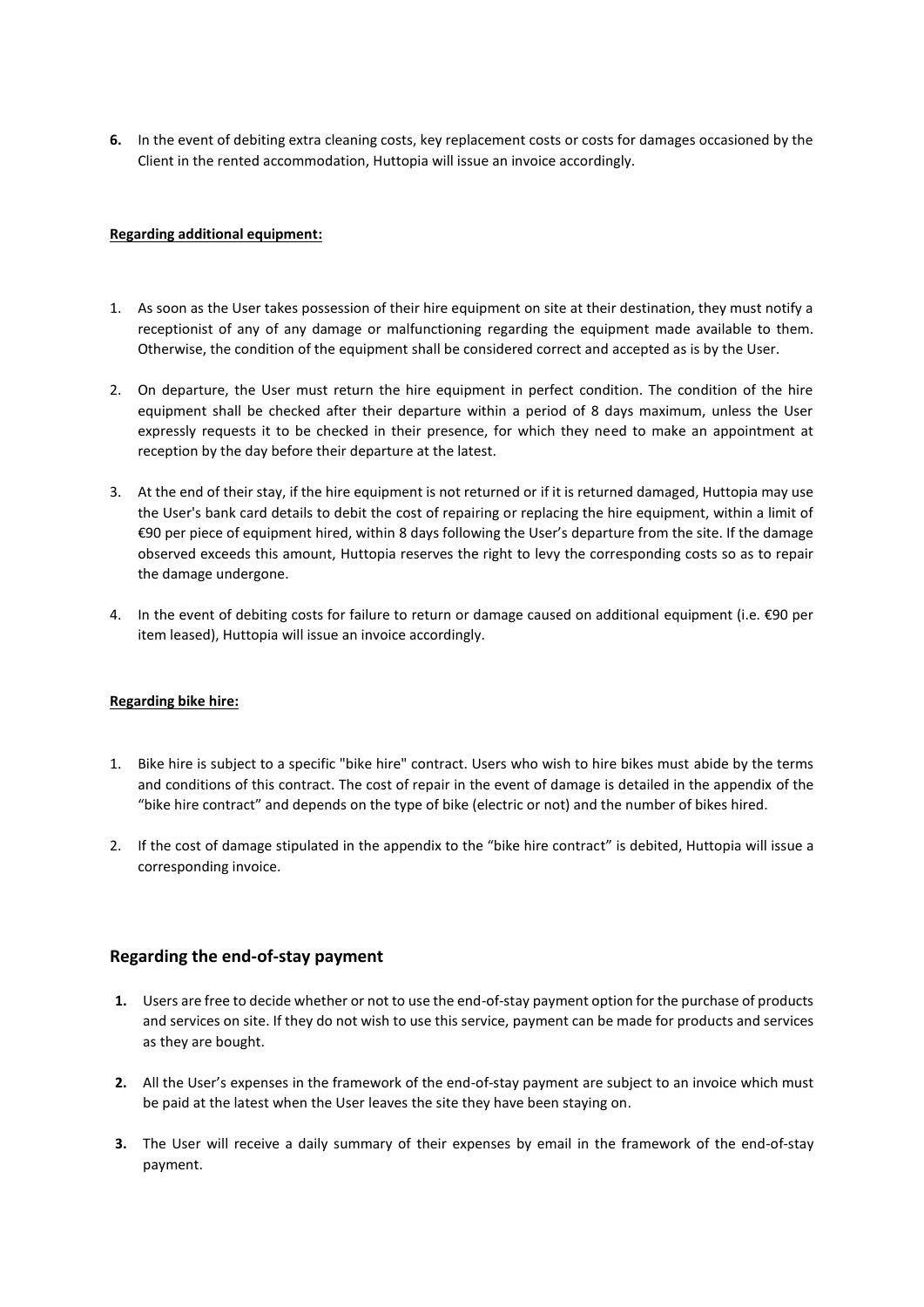- **4.** The email sent summarizes the purchases made or the services booked, the date, the cost, and any essential information about them.
- **5.** In the event that the User opposes one or more of the operations attributed to them, the User must notify reception as rapidly as possible so that reception can take the necessary measures.
- **6.** The User may pay for their expenses at any time directly on the Huttopia campsite or village that they are staying at, by cash (within the regulatory limit) or by bank card. The User can also pay for their expenses at any time at www.huttopia.com in their customer account.
- **7.** If the User does not pay for all or part of the expenses listed during their stay in the framework of the end of the stay payment service, the amount due may be debited by the Huttopia campsite or village that the User stayed at. The expenses will be debited within 8 days of the User's departure.
- **8.** In the event of the expiry, loss, theft, or lack of funds on the payment method provided by the User or in the event of technical issues preventing the withdrawal of funds, the User undertakes to pay their debt contracted with the Huttopia campsite or village by any means made available to them by the Company HUTTOPIA. Failing this, Huttopia reserves the right to take legal action against the User in order to recover all the expenses due.

# **Duration**

- **1.** These general terms of use apply for as long as these Services are made available online on the Site by Huttopia or until new general terms of use replace them.
- **2.** Huttopia reserves the right to temporarily or permanently close access to the Site or the Service without notice.

# **Revision of the General Terms of Use**

These general terms of use may be modified and/or supplemented by Huttopia at any time. In this case, the new version of the general terms of use will be published online by Huttopia. From the moment it is published on the internet, the new version of the general terms of use will automatically apply to all Users.

The User is in all cases subject to Huttopia's general terms and conditions of sale. In the event of any contradiction between the general terms and conditions of sale and these general terms of use, the general terms and conditions of sale prevail.

# **Complaints**

Any complaints regarding the Service offered under these General Terms of Use must be made to the Huttopia campsite or village the User booked to stay at and must, under penalty of foreclosure, be brought to the attention of Huttopia within eight days of the date at which the User left the site at which they stayed, using the online [complaint form.](https://huttopiaeurope.wizville.fr/nearest?geoloc=auto&latitude=45.763473&longitude=4.728844&pc_ids=ocQLOW,UJhUrd&dists=4472.05,4650.57&campaign_id=3247)